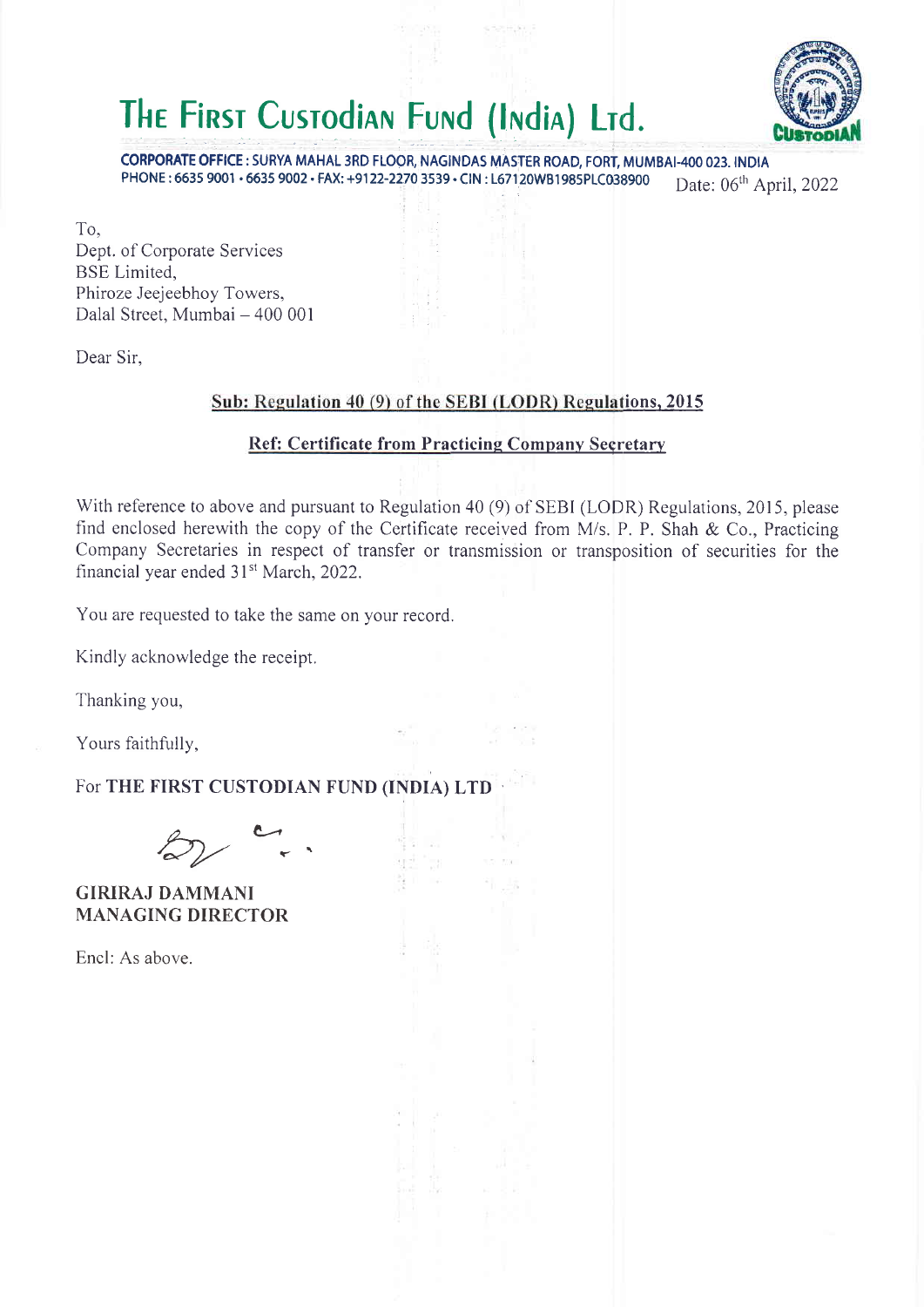### Pradip Shah  $P. P. Shah \ll Co.$  Punit Shah

#### Company Secretaries

#### CERTIFICATE UNDER REGULATION <sup>40</sup> (9) OF SEBI (LODR) REGULATIONS,2015

#### FOR THE FINANCIAL YEAR ENDED 31<sup>ST</sup> MARCH, 2022

<sup>I</sup> have examined all Share Transfer Deeds, Memorandum of Transfers, Registers, files and other documents relating to M/s. The First Custodian Fund (India) Limited having its Registered Office situated at 11, Camac Street, Kolkata  $-700017$  maintained by *M/s. Link Intime (India) Private* Limited, a Registrar & Share Transfer Agent (RTA) having its office at C 101, 247 Park, L. B. S. Marg, Vikhroli (West), Mumbai – 400 083 pertaining to transfer of equity shares (shares re-lodged for transfers for the purpose of issue in demat mode only in terms of circular issued by SEBI dated September 7, 2020 bearing reference no. SEBI/HO/MIRSD/RTAMB/CIR/P/2020/166 and circular issued by SEBI dated December 2, 2020 bearing reference no. SEBI/HO/MIRSD/RTAMB/CIR/P/2020/236) of the company for the period from  $01^{st}$  April, 2021 to  $31<sup>st</sup> March, 2022$  for the purpose of issuing a Certificate as per Regulation 40 (9) of SEBI (LODR) Regulations, 2015 entered into by, M/s. The First Custodian Fund (India) Limited with BSE Limited and based on the information provided by the Company, <sup>I</sup> hereby certify that the Company has delivered during *financial year ended on*  $31<sup>st</sup> March, 2022$ : Paradip Shah<br>
Paradip Shah<br>
Comparison Comparison Contains at the Comparison Comparison Comparison Comparison Comparison Comparison Comparison Comparison Comparison Comparison Comparison Comparison Comparison Comparison C

A) Share/Debenture-Certificate(s) relating to the transfer of Shares/Debentures received during the period from  $\theta I^{st}$  April, 2021 to 31<sup>st</sup> March, 2022 as entered in the Memorandum of Transfers have been issued within fifteen days of the date of lodgment for transfer, subdivision, consolidation, renewal, exchange or endorsement of calls/allotment monies from respective date of lodgment of each deed excepting those rejected on technical grounds.

#### B) Any other information, if applicable:

Note: As per The Securities and Exchange Board of India (Listing Obligations and Disclosure Requirements) (Fourth Amendment) Regulations, 2018, (hereinafter SEB] (LODR)) read with SEBI Notification No. SEBI/LAD-NRO /GN/ 2018/49 dated 30<sup>th</sup> November, 2018, first proviso has been inserted in Regulation 40 (1) of SEBI (LODR) as per which requests for effecting transfer of securities w.e.f.  $1<sup>st</sup>$  April, 2019 shall not be processed unless the securities are held in division, contracts and the expective of the Motel As p<br>
B) Any other is<br>
Note: As p<br>
Requirement<br>
SEBI Notificants are in transfer of s